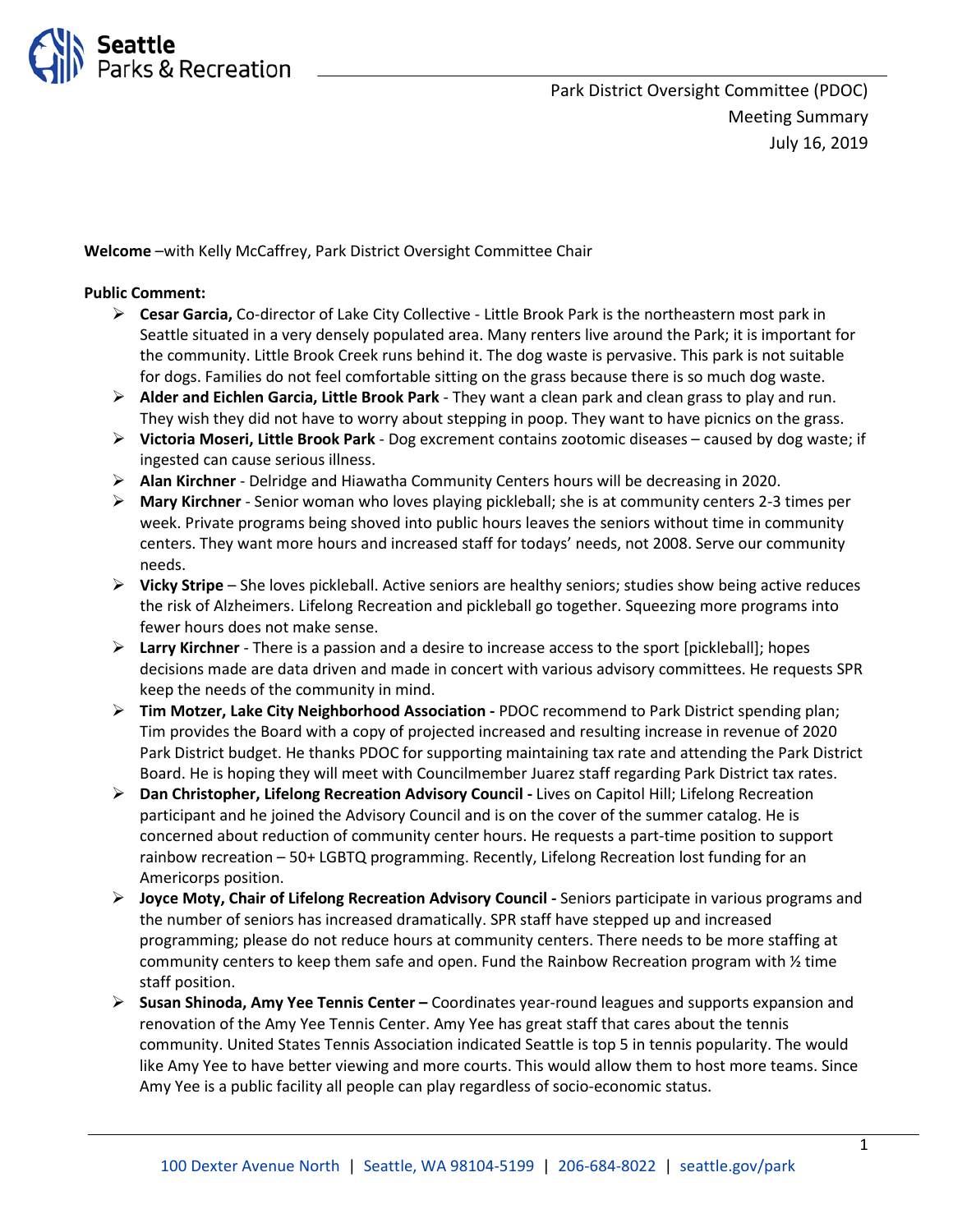- **Denise Derr, 12th Street and Howe Park –** She is critical of the process SPR went through to remove the slide at 12<sup>th</sup> street and Howe Park. They had an open house, but a public meeting allows people to hear from the community and think about issues from different sides.
- **Sharon Levine -** Planning meetings are a sham and SPR does what they want; Sharon and Denise made sure that there are policies and procedures for planning to ensure proper notification and a meaningful public meeting. 12th street and Howe Park – she wants to make sure there is proper public process before they take out the slide.
- **Bill Peckard, Rainier Beach Link 2 Lake Project 1<sup>st</sup> project is to fund and renovate Be'er Sheva Park; the** community project would like to be included in the funding for the next cycle of the Park District. The Olmsted's recommended that Pritchard Beach and the area around it as part of the parks system before the Lake levels went down.
- **Martha Toffrey -** Open hours at community center are slated for reduction. Queen Anne, Magnolia, Ballard and Loyal Heights are losing hours. She wants 9 hours back for Queen Anne. They do not want to compete with youth basketball. It is crucial for seniors to have open hours in the morning.
- **Mackenzie, 12th Street and Howe Park -** They do not want the play structures removed; concerned about turning this area into forest land will diminish safety. She implores SPR to leave the structures. The greenbelt is not well cared for.
- **Tamara and Scout, 12th Street and Howe Park –** The park is important to her; playing outside makes her happy. She doesn't have a yard so this park makes her happy. It helps her have fun and feel independent. She's never been hurt on the slide and prefers to keep the slide. This is her habitat.

## **Deputy Superintendent's Report**

Pickleball – There are no plans to reduce budgeted hours at community centers. The Recreation Division Director is scheduling a meeting with the pickleball community.

Sharon Levine – 12th and Howe Park – SPR pushed pause on that.

Little Brook – Deputy Superintendent Williams says SPR staff are discussing the issue with Grounds Maintenance and may reseed.

Amy Yee – SPR previously committed to consider funding a renovation and it is still on the radar for capital projects.

SPR received the draft letter the Park Board wrote to the Mayor regarding golf; they will have a discussion about this at the 7/25 Park Board meeting.

2 groups coming to Seattle – 1) Reimagine City Commons – using investments and city connectedness; they will tour Yesler Terrace Park; City Hall Park; Victor Steinbrueck, and the Waterfront; Deputy Superintendent Williams extends an invitation to PDOC and Park Board for a tour.

2) San Francisco Parks and Recreation Executive Team – engage in discussion around the same issues; host them for 2 days. September 12 and 13.

Yesler Crescent – City Council lifted a budget proviso at City Hall Park – for \$925,000 to foster public recreation uses and make the space more inviting. \$600,000 will be used for programming and activation. SPR is partnering with SDOT for physical improvements after their study is completed using the remaining \$300,000.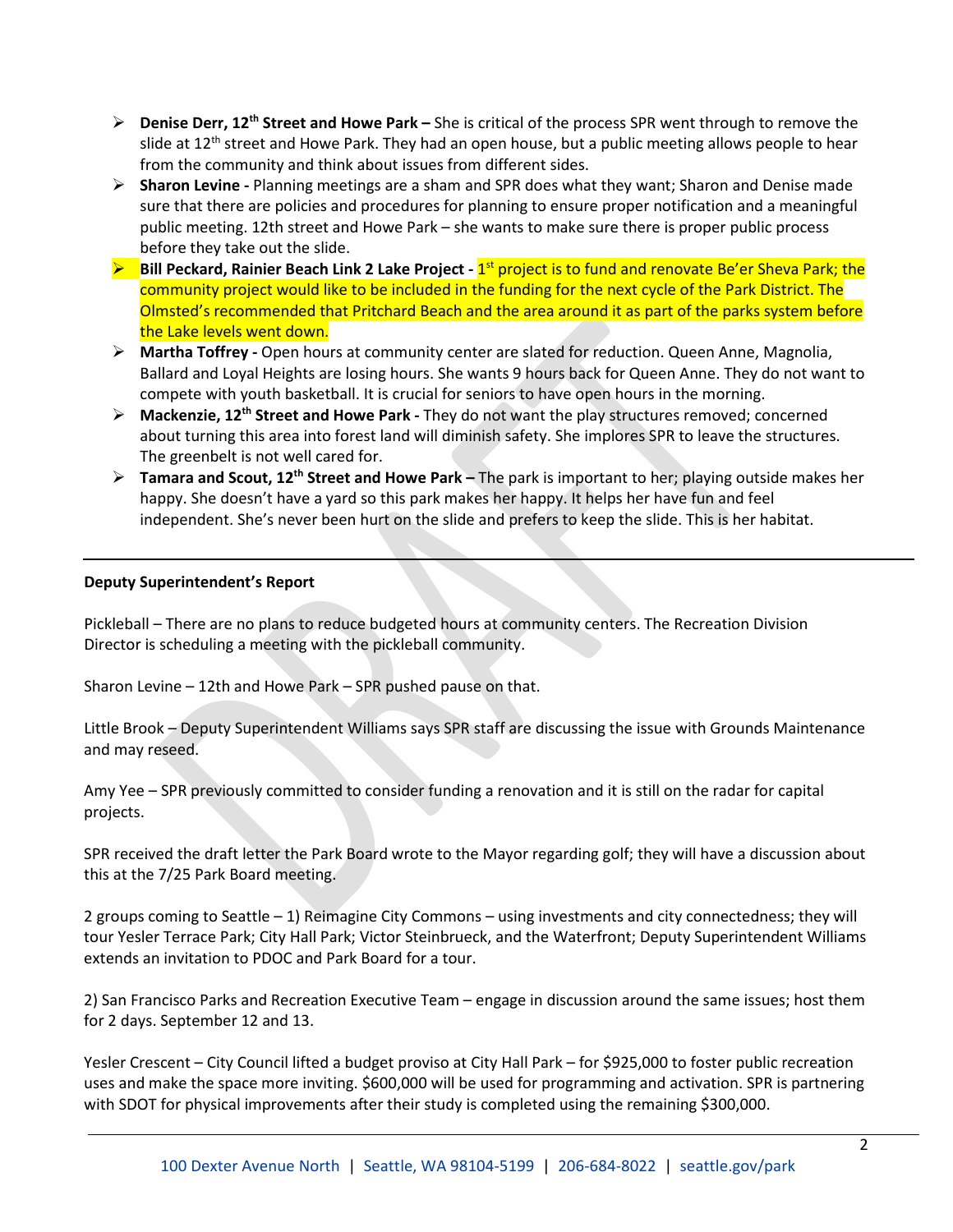Golf – Mayor's Office asked SPR to convene a Citizen's Advisory Task Force. SPR is engaging Steve Boyd, a consultant, on the public testimony component. What would recommendations look like? SPR staff are hoping to have a scope of work by September 1. The work will take about a year. SPR is partnering with the Office of Planning and Community Development to engage the public. The implications are huge, and the City has never before talked about the wholesale reuse of park land.

Cheasty – The Board of Park Commissioners approved a mountain bike trail pilot for Cheasty Greenspace five years ago. SPR went through mediation and a plan was negotiated to reduce access points next to the neighbors. SPR is having a discussion with Seattle Housing Authority's Executive Director, Andrew Lofton.

Aquarium expansion – The City is contributing \$34 million toward the expansion of the Seattle Aquarium. SPR is working with Office of the Waterfront to define the City's role on the expansion agreement.

Summer of Safety – Intervention programs for youth to engage in positive recreation during the summer.

Golden Gardens – SPR is collaborating with Seattle Police Department to ensure there is a police presence every night. SPR appreciates their support.

Personnel - Cheryl Fraser, Enterprise, Partnerships in Community Division Director, retired; Robert Stowers, Parks and Environment Division Director is taking over Cheryl's position.

NE 130th Street Beach - Opened in time for summer.

#### **Old/New Business**

PDOC testified in front of the Park District Board (City Council); Commissioner McCaffrey will follow-up to schedule a meeting with Councilmember Juarez.

## **Lifelong Recreation Briefing – with Brenda Kramer, Lifelong Recreation Manager**

## **Summary:**

Lifelong Recreation – Lifelong Recreation has offered arts, fitness and social opportunities for adults aged 50 to 100+ since prior to 1970. In 2018 over 93,880 Seattleites have made our programming an integral part of their lives by attending over 1,160 activities with 11,063 program hours. Staff consists of 10 full- and part-time employees.

Dementia friendly programming – several programs offered for people with early onset dementia.

- Camp Momentia started at Camp Long in 2015 and includes art, camp activities, singing and storytelling. Momentia is a city-wide grass roots movement empowering people with memory loss and their loved ones to remain connected and active in the community.
- Momentia Mondays at Southeast Senior Center improvised drumming and movement
- Momentia meetups at Lake City all-Spanish get together

Food and Fitness Program – offering ethnic groups an opportunity to celebrate their culture through food and fitness; they hold events that are open to the public.

• Provide educational programs with translators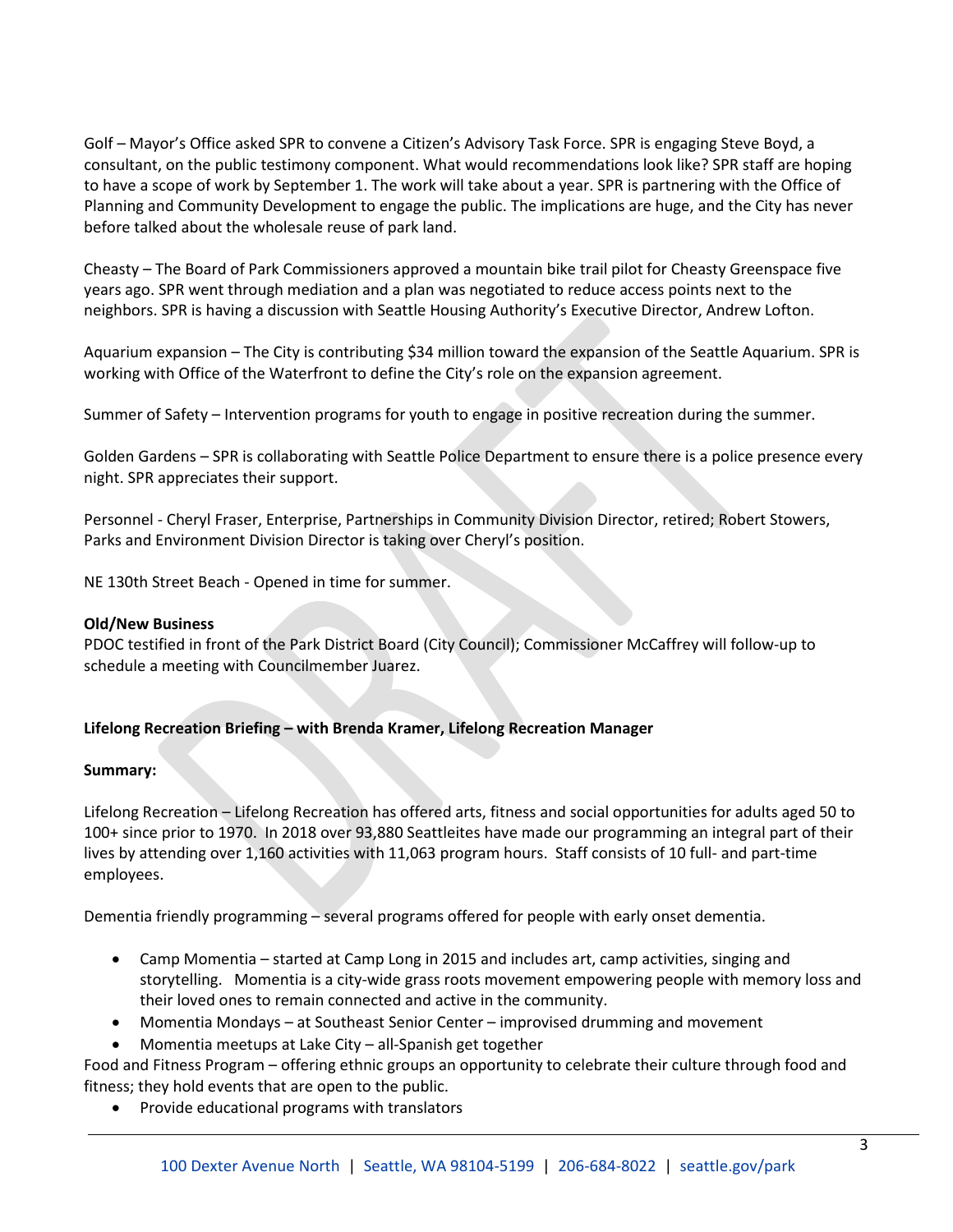• In 2018, 21, 979 meals were served to participants of the Food and Fitness Program.

Sound Steps began in 2003 and is designed to reduce the incidence of obesity and diabetes in people over 50 by encouraging exercise. Walking groups are led by volunteer walk leaders who help develop the routes and provide motivation and encouragement to participants.

• There were 23 weekly walks in 2018, with an average of over 268 walkers per week.

Rainbow Recreation – Rainbow Recreation started in 2017 to offer fitness, arts and social opportunities for the LGBTQ community ages 50+. The program has steadily grown, serving 386 participants this year.

• In 2018, we offered 33 LGBTQ classes, 8 trips, and 7 special events. This adds up to a total of 1,478 program hours serving 368 participants

SPR staff would like to expand their programs to all community centers in the City.

Park District Impacts –

- Full time Recreation Program Coordinator
- Half Time Dementia Friendly Recreation Specialist
- Half Time Food and Fitness Recreation Specialist
- Strategic Marketing Plan Funding

2018 Program Impacts –

- 33% increase in Food and Fitness program days offered, and 21,980 meals served to immigrant and refugee populations.
- 33% increase in 2018 of participation in Dementia Friendly Recreation programs.
- 386 participants and 1,478 hours of programming for Rainbow Recreation (LGBTQ programs).
- Registration exceeded the 5-year marketing goal of 10% by 7.9% illustrating increasing demand for our programs.

## Comments/Questions

Performance indicators – What outcomes are SPR staff looking at for outcomes? Social isolation and underserved communities – not as many opportunities for them to engage. Important for SPR to reach in to communities. Outcomes based on achieving certain results and implementing best practices for better outcomes. The new registration system captures more demographic information, this will help SPR staff define programming.

SPR uses social media to get the word out about the programming.

Seniors like to exercise in the a.m. when space is available in community centers.

The hours are confusing to the public; highlight the impacts of the staff and the money received from the Park District.

## **Strategic Plan Discussion – with Kathleen Conner and Selena Elmer, Strategic Advisors in the Superintendent's Division**

Deputy Superintendent Williams introduces the topic; this is a follow up on the window pane exercise from the previous meeting. He asks the Board to be mindful that SPR does not have endless funding. There is more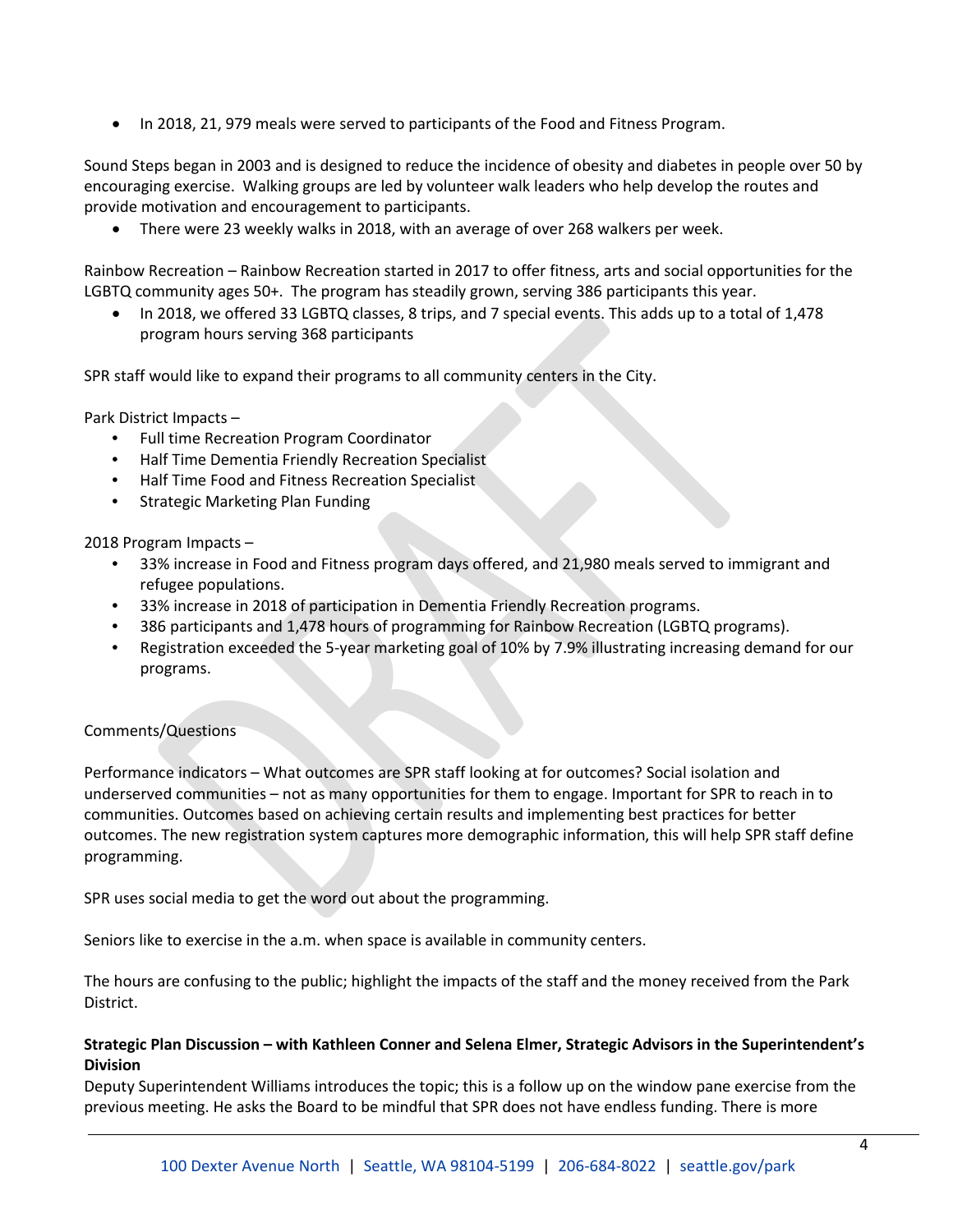demand for programs and services, driven by the density. SPR will need to make decisions about how money is spent. He challenges the Board with finding things that SPR should not continue to fund.

Selena and Kathleen do an exercise with the Boards. Context pane will have themes to guide the conversation. Given the confluence on these elements, the Board is asked to focus on a specific theme. Keeping in mind the planning values, the Board and audience break into two groups to discuss their window panes.

# **Major Projects Challenge Fund – with Michael Shiosaki, Planning and Development Division Director**

## **Summary:**

**Initiative 4.2: Major Projects Challenge Fund:** *Renovate, expand or upgrade parks and park facilities, funding through a combination of City and community-generated funds.* 

- Two rounds of funding completed (2016 and 2018) -All Cycle 1 funding has been appropriated (\$8.4 million total)
- To date, completed Green Lake Small Craft Center study, Magnuson Park field cost estimate and conceptual design, and Phase 1 of Kubota Garden construction.

The MPCF allows local community groups to leverage funds from private and public sources.

In the past, the MPCF funded larger projects \$2million and up. Past projects included a feasibility at Kubota Gardens, South Park Redevelopment Plan, Madrona Bathhouse

As mandated by Mid-Cycle Park District Report; SPR is starting a committee to help form the new and improved Challenge Fund.

Purpose:

- Evaluate the Major Projects Challenge Fund
- Consider Major Project Challenge Fund and Other Models
- Identify and make recommendations for the 2021-2026 Park District cycle
- Subcommittee:
	- PDOC Members/Board of Park Commissioners (less than a quorum)
	- Seattle Parks Foundation (2)

The hope is to streamline the selection process, for a quicker process.

Lessons learned – Equity is an identified issue in the existing process. The funded projects are typically in neighborhoods with higher socio-economic status.

Has the purpose been achieved? Yes, community groups have been able to leverage private dollars to get their projects started.

There is an opportunity for further equity – King County has done programs that target dollars in a certain area of the city.

The Board is curious about the different regional grants available and whether there are grants to fit different sized projects.

>>>SPR to create a schedule of different funds to provide the Board a larger context.